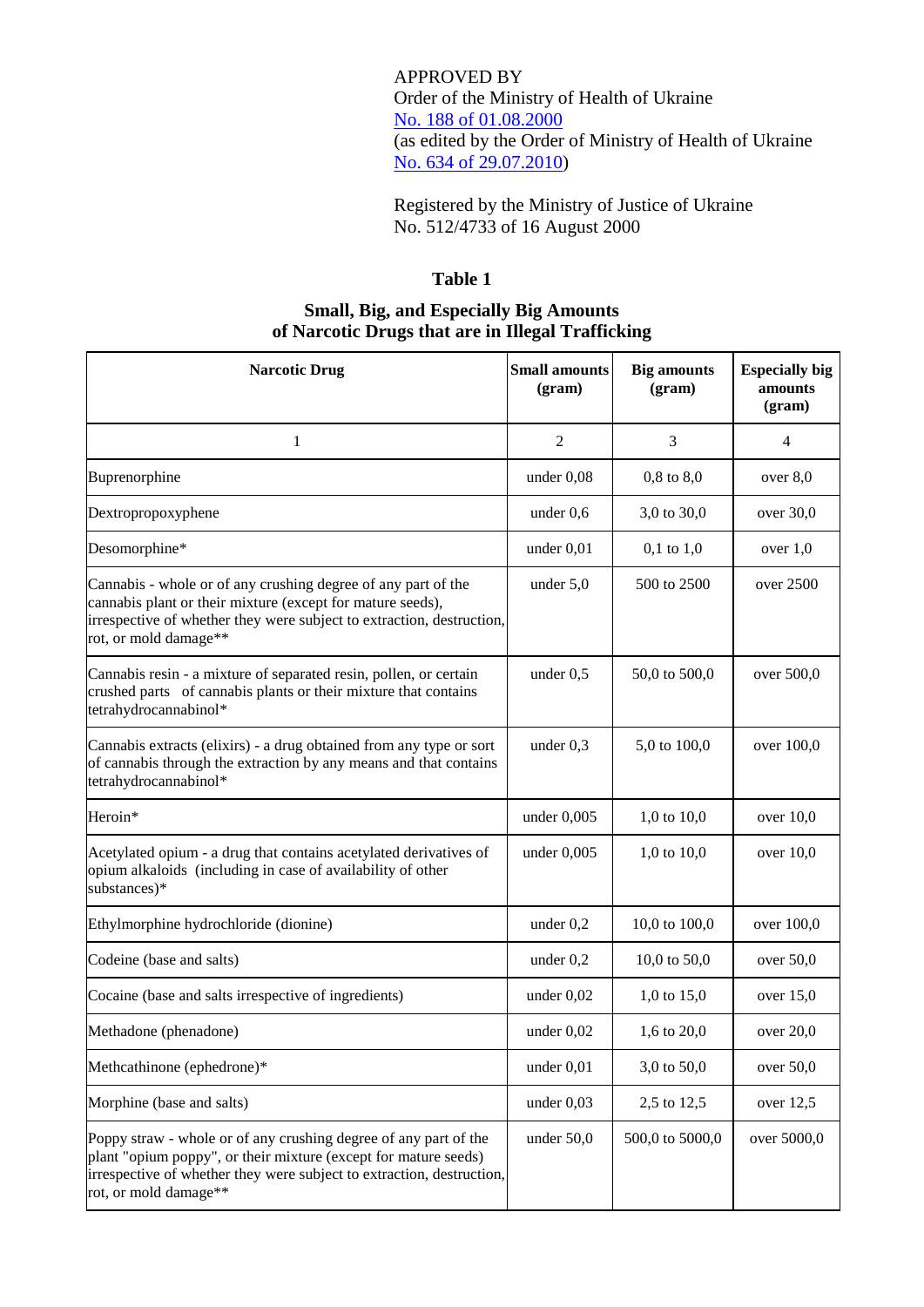| Concentrated poppy straw (extraction opium) - a drug made from<br>poppy straw through extraction by any means that contains at least<br>one of the narcotic alkaloids or their mixture (including the<br>availability of other substances)* | under $0,5$   | 50,0 to 250,0    | over 250,0  |
|---------------------------------------------------------------------------------------------------------------------------------------------------------------------------------------------------------------------------------------------|---------------|------------------|-------------|
| Omnopon                                                                                                                                                                                                                                     | under $0,03$  | 3 to 75,0        | over 75,0   |
| Opium - coagulated juice of opium poppy, including the medical<br>one that contains at least one narcotic alkaloid or their mixture<br>(including other present substances)*                                                                | under $0,1$   | 50,0 to 250,0    | over 250    |
| Piritramide (dipidolor)                                                                                                                                                                                                                     | under $0,03$  | 1,5 to 25,5      | over 25,5   |
| Tramadol                                                                                                                                                                                                                                    | under $0,5$   | 5,0 to 50,00     | over 50,00  |
| Trimeperidin (promedol)                                                                                                                                                                                                                     | under $0,03$  | 3,0 to 75,0      | over 75,0   |
| Fentanyl                                                                                                                                                                                                                                    | under 0,0004  | $0,002$ to $0,2$ | over $0,2$  |
| Methylfentanyl* (alphamethylthiofentanyl, alphamethylfentanyl,<br>acetylated alphamethylfentanyl, beta hydroxy-3-methylfentanyl,<br>beta hydroxy fentanyl, 3-methylthiofentanyl, 3- methylfentanyl)                                         | under 0,0002  | $0,001$ to $0,1$ | over $0,1$  |
| Pentazocine                                                                                                                                                                                                                                 | under $2,0$   | 20,0 to 200,0    | over 200,0  |
| Benzylmorphine*                                                                                                                                                                                                                             | under $0,01$  | $0,1$ to $1,0$   | over $1,0$  |
| 3-monoacetylmorphine*                                                                                                                                                                                                                       | under $0,01$  | $0,1$ to $1,0$   | over $1,0$  |
| 6-monoacetylmorphine*                                                                                                                                                                                                                       | under $0,01$  | $0,1$ to $1,0$   | over $1,0$  |
| AH-7921*                                                                                                                                                                                                                                    | under $0,03$  | 2,5 to 12,5      | over $12,5$ |
| Acetylfentanyl*                                                                                                                                                                                                                             | under 0,0004  | $0,002$ to $0,2$ | over $0,2$  |
| MT-45 (IC-6) $*$                                                                                                                                                                                                                            | under $0,005$ | 1,0 to $10,0$    | over $10,0$ |
| U-47700*                                                                                                                                                                                                                                    | under $0,005$ | 1,0 to $10,0$    | over $10,0$ |
| 4-FIBF (4-Fluoroisobutyrylfentanyl) *                                                                                                                                                                                                       | under 0,0004  | $0,002$ to $0,2$ | over $0,2$  |
| Ocfentanil<br>(A-3217; 2-fluoro MAF; methoxyacetyl fentanyl)*                                                                                                                                                                               | under 0,0002  | $0,001$ to $0,1$ | over $0,1$  |
| Furanylfentanyl (Fu-F; Furanyl fentanyl)*                                                                                                                                                                                                   | under 0,0002  | $0,001$ to $0,1$ | over $0,1$  |
| Acrylfentanyl (Acryloylfentanyl)*                                                                                                                                                                                                           | under 0,0002  | $0,001$ to $0,1$ | over $0,1$  |
| Carfentanyl (Carfentanila; Carfentanilum; R33799; 4-<br>carbomethoxy fentanyl)*                                                                                                                                                             | under 0,0002  | $0,001$ to $0,1$ | over $0,1$  |
| Tetrahydrofuranylfentanyl (THE-F)*                                                                                                                                                                                                          | under 0,0002  | $0,001$ to $0,1$ | over $0,1$  |

1. The amounts of narcotic drugs are defined following the existing practice of counteracting illegal drugs trafficking, as well as accommodating the actual international practice based on the definitive daily dose (hereafter - DDD), according to the UN International Narcotic Control Board (INCB).

2. Small amounts refer to those not exceeding 10 DDD.

3. Big amounts refer to those within 100 to 1000 DDD.

4. Especially big amounts refer to those exceeding 1000 DDD.